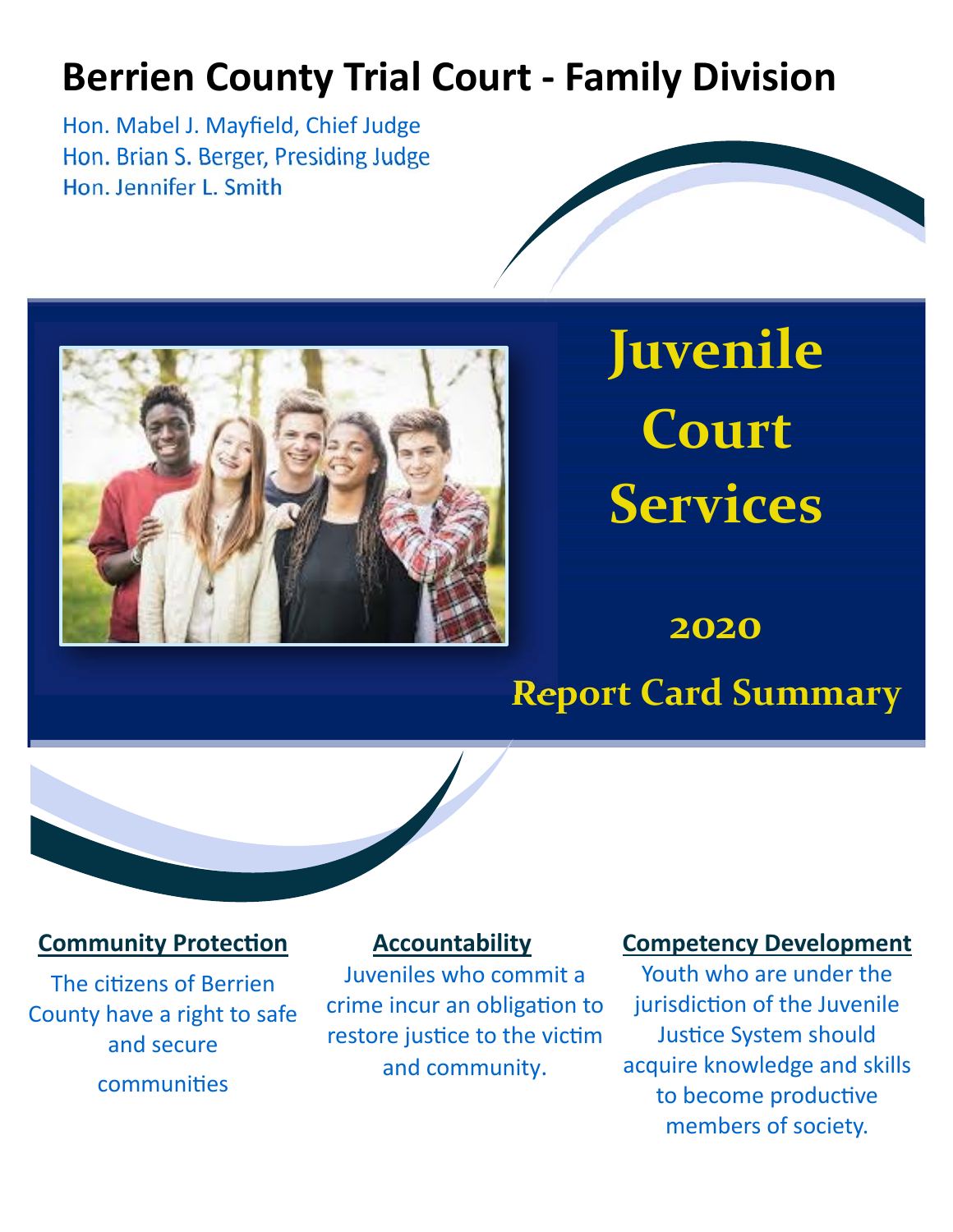

#### **2020 Informal Cases/ Diversion Program Data**

- **Diversion Cases Closed = 107** 
	- *Consent = 62*
	- *CRB = 32*
	- $\Diamond$  Truancy Cases = 13

#### **Re‐offending data**

 (while under supervision) No new offenses = 104 out of 107 or

97%

#### **Community Service**

Hours ordered = 119 Hours completed =  $119$  or  $100\%$ Minimum Wage Equivalent = \$862.75

In 2019, we added CRB cases to our caseload numbers.

## **2020 Informal Cases/Diversion Program**

## Post Informal Recidivism Data

The chart below show the recidivism rates for youth that were on informal probation. The figures listed reflect the percent of youth who did not re-offend 12 months after case closure.





**Cases Closed: 2017 = 58 2018 = 74 2019 = 173**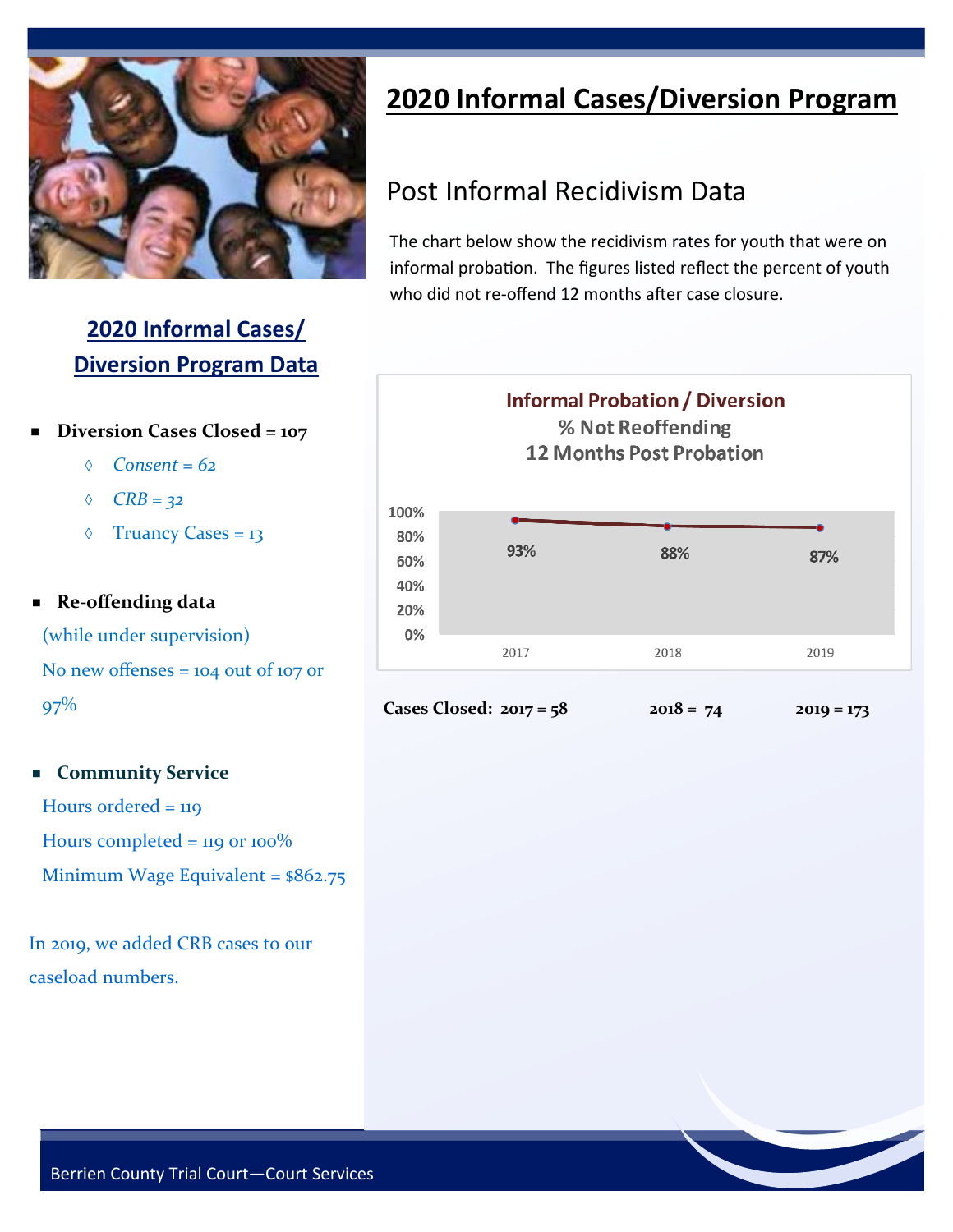

#### **2020 Formal Cases Data**

#### **Formal Cases Closed = 127**

- $\Diamond$  Plea Under Advisement = 0
- $\Diamond$  Warn & Dismissed = 14
- $\Diamond$  Minimum Risk = 18
- $\Diamond$  Standard Probation = 55
- $\Diamond$  School-Based = 22
- $\Diamond$  Foster Care = 0
- $\Diamond$  IPS/High Risk Standard = 9
- $\Diamond$  RTFSP = 9

#### **Re‐offending data**

 (while under supervision)  **No new offenses = 100 out of 127 or 79%** 

#### **Community Service**

Hours ordered = 1759 Hours completed =  $1698$  or  $97\%$ Minimum Wage Equivalent =\$12,310

## **2020 Formal Cases**



#### **2020 Placement Summary**

The following graph shows the number of youth involved with the juvenile justice system that were placed in Foster Care or committed to out-of-home placement as a Court ward or a State ward per Public Act 150.

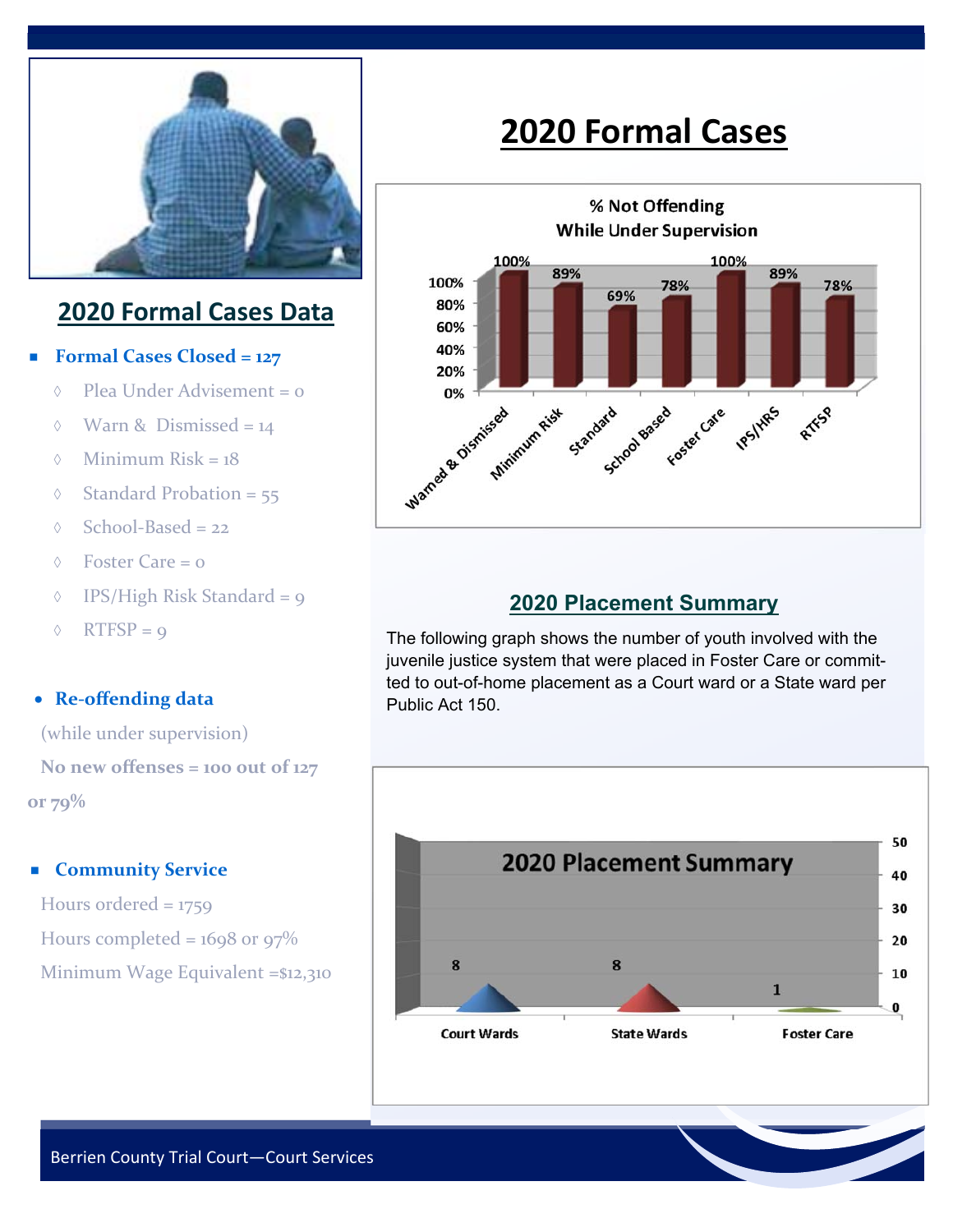

#### **Post Probation Recidivism 2019**

The chart below show the recidivism rates for youth that were on formal probation in 2018. The figures listed reflect the percent of youth who did not re-offend 12 months after case closures by supervision type.



#### **Post Probation Recidivism (3 Year Trend)**

The chart below show the recidivism rates for youth that were on formal probation. The figures listed reflect the percent of youth who did not re-offend 12 months after case closure.



## **Formal Cases Continue..**